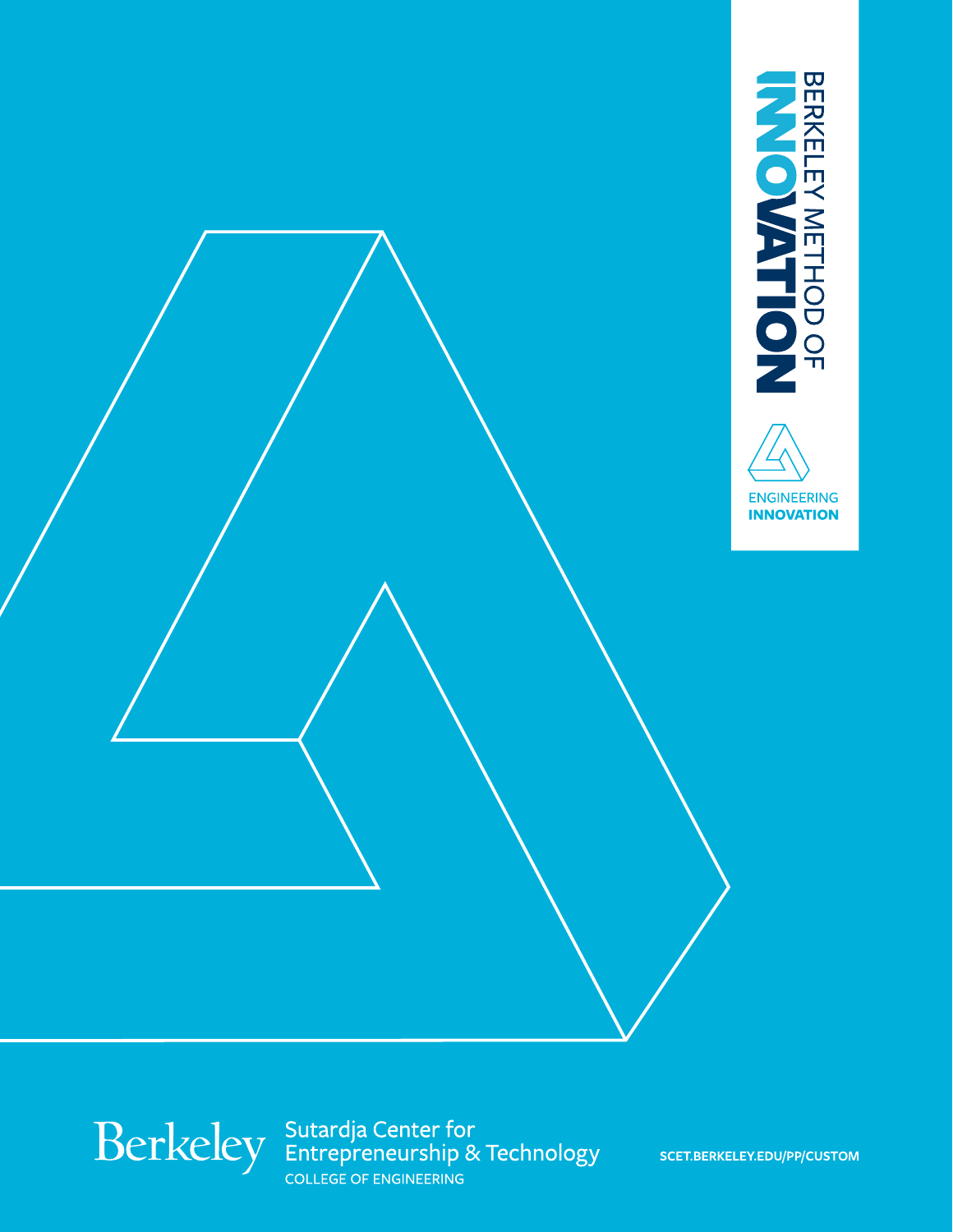

## For more information Please contact [vhowell@berkeley.edu](mailto:vhowell@berkeley.edu) for information and pricing details

# UNLOCK YOUR Innovation Potential

## maximize your Innovation potential with key academic insights and hands-on silicon valley know how

UC Berkeley's Sutardja Center for Entrepreneurship & Technology (SCET) will equip your institution with a self-paced 9-hour module in the Berkeley Method of Innovation. This program, designed to be delivered in parallel to custom instruction from one of our select SCET Industry Fellows, features a live kickoff with one of our UC Berkeley global teaching staff followed by self-paced, online instruction. Your students gain a unique Silicon Valley perspective on using cutting edge frameworks, building an ecosystem and developing the mindset to enable success.

Our distinguished SCET teaching staff has over 25 years experience at UC Berkeley's Sutardja Center, in the College of Engineering and over four decades of global innovation, leadership and entrepreneurship instruction.



Victoria Howell Director, SCET Professional Programs



DAVID LAW Director, SCET Global Programs



KEN SINGER Managing Director, **SCET** 

# **BENEFITS**

CERTIFICATE OF COMPLETION FROM UC BERKELEY'S college of engineering & the SUTARDJA CENTER





Toolkit of frameworks for maximizing innovation potential

Acclaimed Berkeley Method of teaching for inductive learning

Reinforcement Understanding a growth mindset for innovation and entrepreneurial success

Dedicated website (Canvas) with access to modules, key links and video library

Leading Edge Insights from UC Berkeley Industry Fellows and Silicon Valley icons

Lifelong ecosystem of instructors, industry mentors and the wider SCET network

college of engineering Berkeley Sutardja Center for<br>
Entrepreneurship & Technology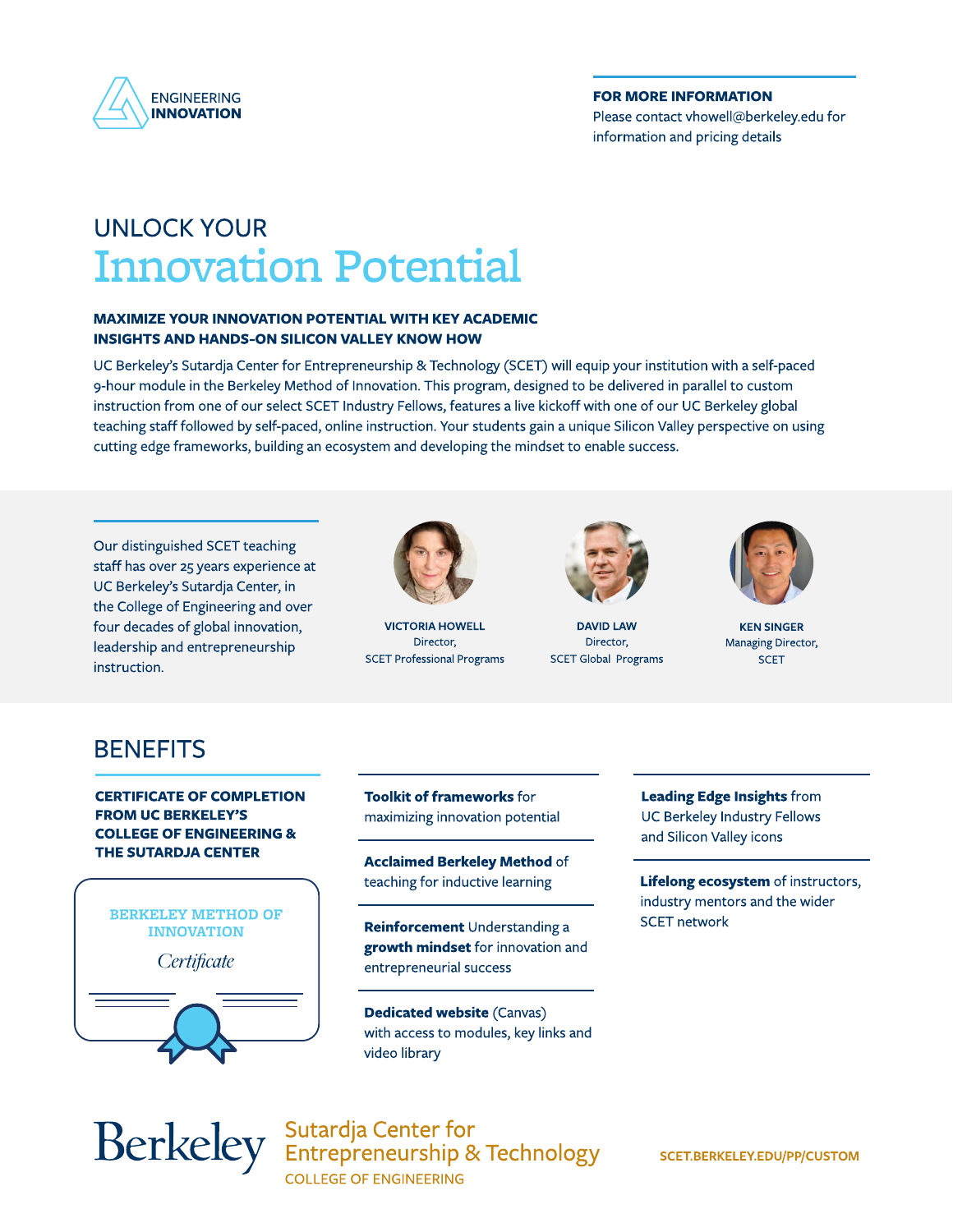

# For more information

Please contact [vhowell@berkeley.edu](mailto:vhowell@berkeley.edu) for information and pricing details

# Connect, Inspire and Empower Your Professionals THREE EASY STEPS to



**CONNECT** 

Partner with select SCET Industry Fellows for hands-on instruction and mentoring following the acclaimed Berkeley Method



# INSPIRE Students supplement hands-on learning with access to SCET Canvas modules for self-paced work, over 9 hours of instruction



EMPOWER Students receive certification in the Berkeley Method upon evaluation and Canvas module completion



# The Berkeley Method

Developed at the UC Berkeley Sutardja Center, the method ensures that students are taught using a journey based approach with inductive learning. The instruction focuses on three main pillars of framework, mindset and ecosystem as related to innovation success.



# SCET & THE UC BERKELEY **ECOSYSTEM**

The Sutardja Center for Entrepreneurship & Technology (SCET) is UC Berkeley's global hub for the study and practice of entrepreneurship/ventures and technology innovation. Our mission is to empower innovators to positively change the world. Since 2005, SCET has created the foundation of Berkeley's entrepreneurship ecosystem including SkyDeck, the Fung Institute, the Engineering Leadership Professional Program, Global Venture Lab, and an extensive ecosystem of Silicon Valley and Global partners.

college of engineering Berkeley Sutardja Center for<br>Berkeley Entrepreneurship & Technology